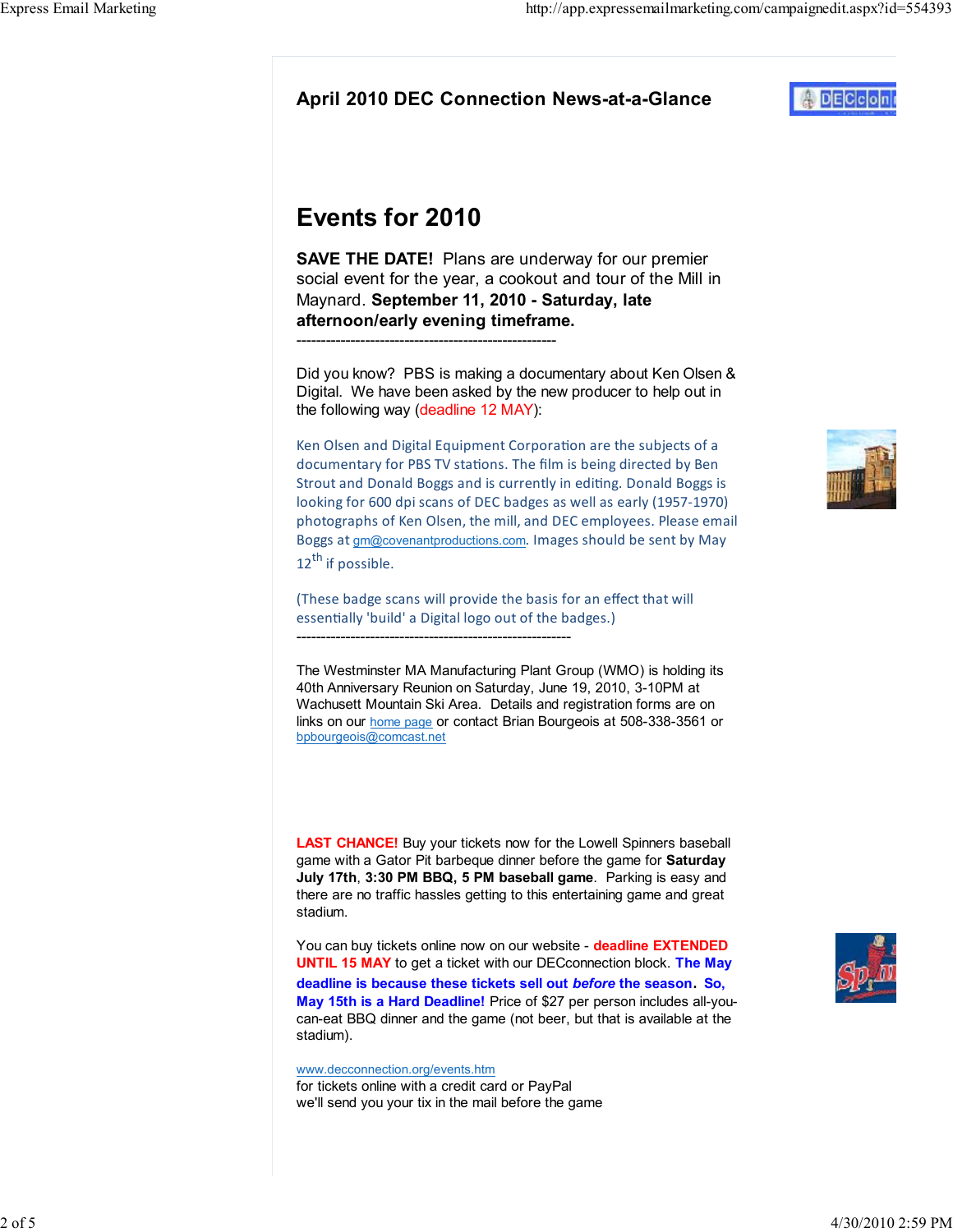Member-Helping-Member Job-Finding and Business-Generating Concalls avail in April-May-June!

Our second series of concalls to help our members... With a dificult economy and layoffs still occurring, many members are back in the job market, and some are looking for ways to re-enter it. Thanks to our panel of speakers for their advice and sharing their expertise.

April 29, 2010 Speaker: Sharon A. Wulf

- Topic: Seven Tips for Powerful Networking
- Time: 6-7 PM, East Coast time
- Update: we have a few slots left I can take registrations up til noon on Thursday - 1st come, 1st served til all lines are taken - members only

May 27, 2010 Speaker: Bill Costello, Master Sergeant USAF ANG 171

- Topic: Helping Small Businesses Sell to the Federal Government
- Time: 6-7 PM, East Coast time

June 17, 2010 Speaker: Sara Alvarado

- Topic: Where are the Positions?
- Time: 6-7 PM, East Coast time

### HOW TO REGISTER FOR THE CONCALLS:

- 1. You must be a paid-up member to participate in the concall - dues are only \$10/year or \$25 for 3 years - join online at http://www.decconnection.org/join.htm
- 2. Send an email with your name, preferred e-mail address, and telephone number to webmaster@decconnection.org to register, with Subject: CONCALL REGISTRATION. In body of email, write the Month-SpeakerNames of the concalls you want to dial into, and any questions you want addressed during or following the session. For example, if you want to sign up for the April and June calls, please write April-Sharon Wulf and June-Sara Alvarado so we'll be sure to register you for the correct calls. (May-Bill Costello). If you want to register for all 3 calls - say ALL 3.
- After we've received your registration, you will be sent the 3. Concall access information. You must dial into the conferencing number - it is not a toll-free number so arrange to use a free or low-cost phone line ahead of time. We will send all questions provided ahead of time to our speakers. We will also send you a pdf file of the speakers' slides and recordings will be available by download.



**DECconnection Newsbytes** - Members please send news you'd like to share to: webmaster@decconnection.org.

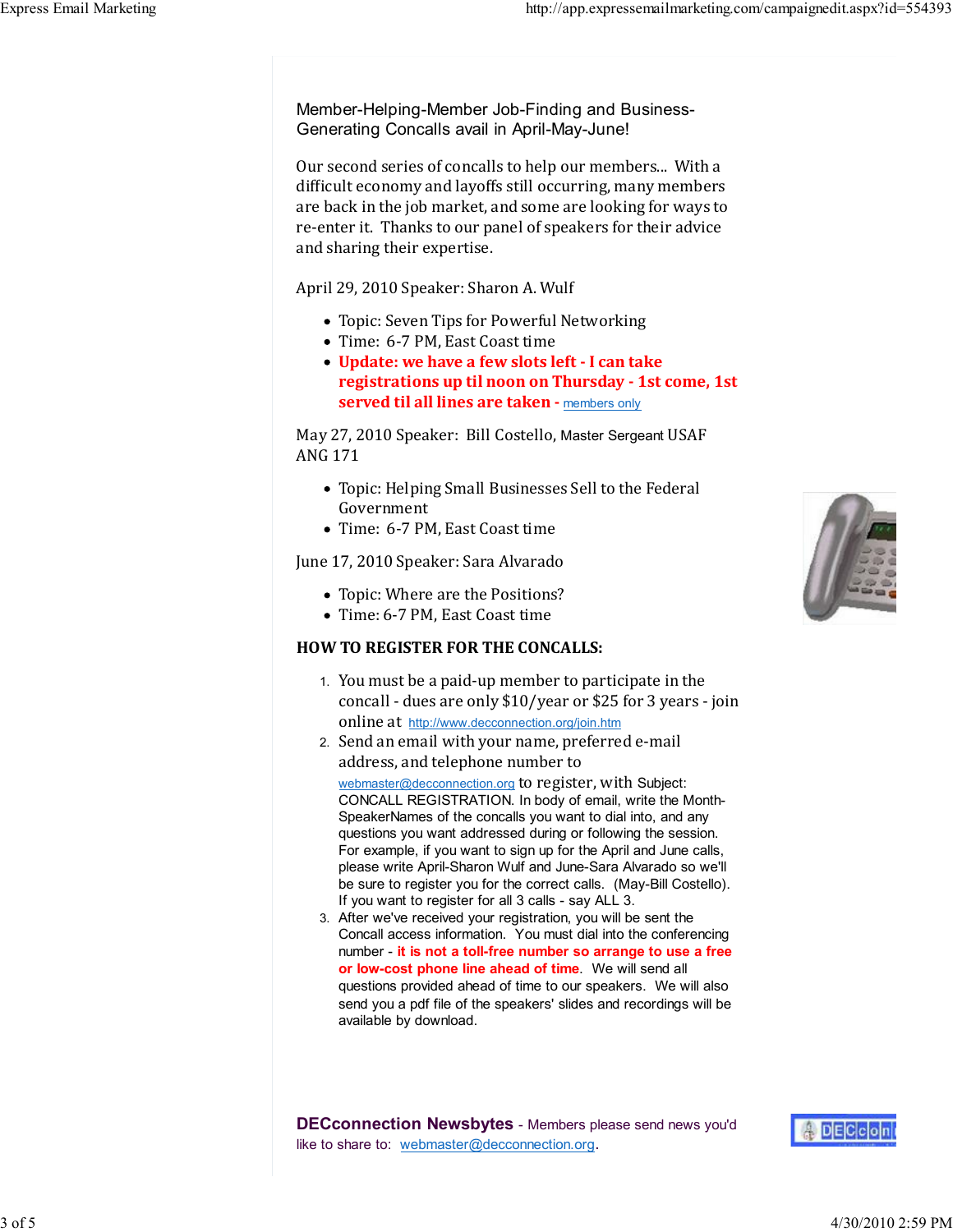- Sally Hering writes: After leaving DEC/CPQ in 2000 I have worked as Sales VP for Ernst & Young Technologies, Park City Solutions and Atlanticon focusing on Healthcare Tech and Consulting Solutions covering most states. I am currently seeking my next career opportunity and would like to reach out to former DECee's to network! I continue to reside in the Ft. Lauderdale area for 30 yrs now and love it! sahering@msn.com
- Send in your NewsBytes for next month! Keep 'em coming!

#### Membership Updates - welcome to our new & renewing members since last e-news in March:

Renewing Members: Carolyn Abbott, Sarah Booth, E. Burton Brown, Sue Lawrence-Longo, Phyllis Toomey, Jen O'Rourke, Ellen Simarano, Phyllis Toomey, Vic Valenti, and Betty Winberg.

New Members: Elizabeth Ann Baker, Mary Cozma, Don Curns,Sally Hering, Gail Germain Martis, Jim Kennedy, Caron Rakich and Sharon Wulf.

Welcome to all - we hope to see and hear you at our events this year.

## Website Updates

Be sure to take advantage of your Member Business Directory benefit! www.decconnection.org/MemberBusinesses.htm Paid-up members can just send your info to webmaster@decconnection.org. If you are a member you are entitled to join our Linked In DECconnectionGroup (no additional charge). Request from within LinkedIn to be addedor email webmaster.



#### HP Retiree Connection

Questions and offers from Jill Sweeney, Program Manager for the HP Retiree Group:

- 1. Discount store for HP Alumni: http://www.hpdirect.com/employee /hpalumni
- 2. DEC retirees can sign up to receive HP retiree program information from HP; go here: http://www.hp.com/retiree /news/feedback\_signup.html If prompted, username=hpway; password=toplay
- 3. Join the HP Retiree Community on Facebook: www.facebook.com/hpretiree
- 4. Most of us ex-Digits are not official retirees. However, HP has a program that will get us some discount on products - called HP Friends and Family. Register here, company code FF2090 (you will probably need to cut and paste the entire URL below because it doesn't fit on one line):